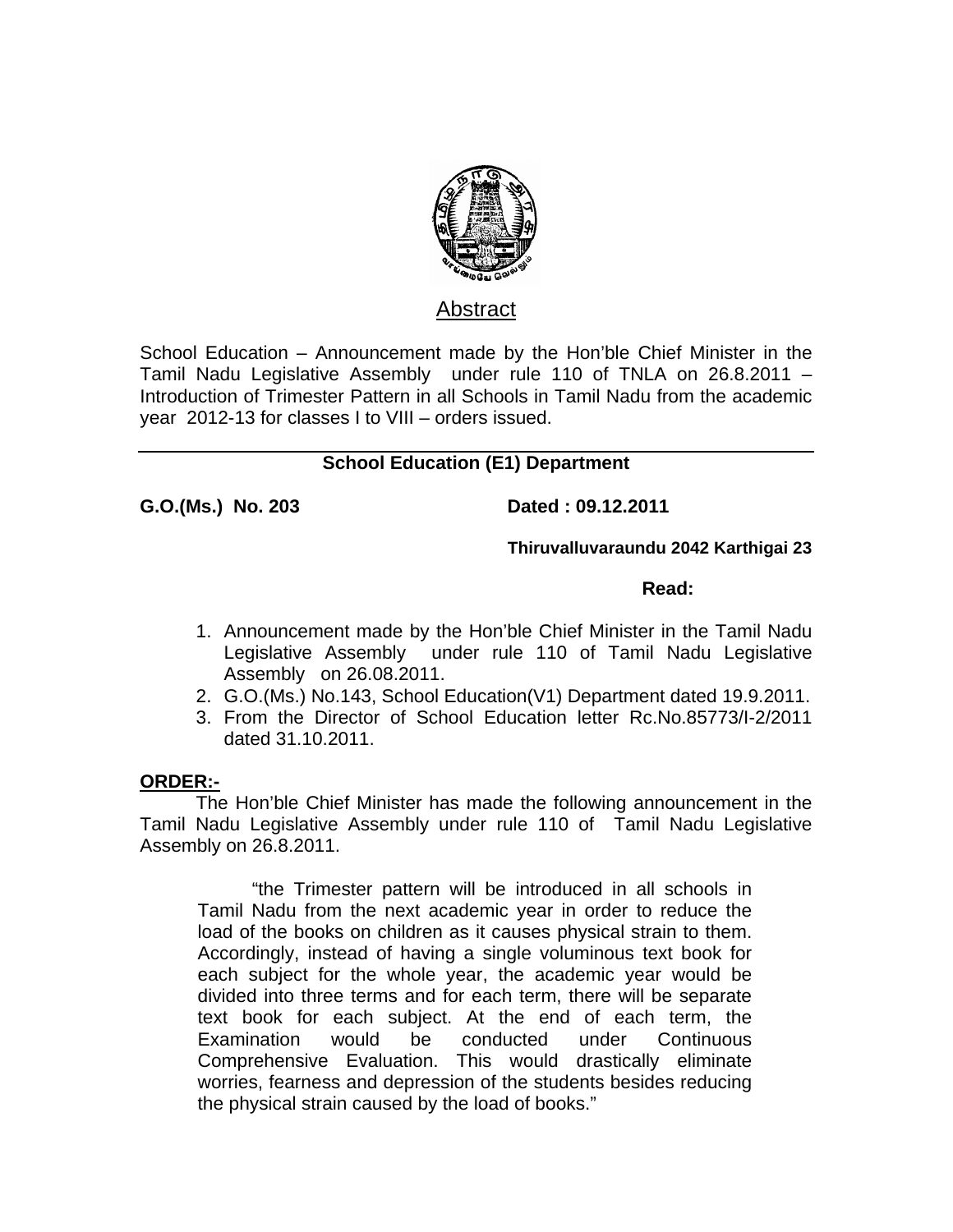2. The Government of Tamil Nadu have taken radical and positive steps in the recent past in the direction of child friendly learning. At present, children are examined only at the end of the academic year and the scholastic areas of children are alone tested, whereas co-scholastic are neglected. Overall personality development of children depends both on scholastic and coscholastic areas and hence, the assessment has to be continuous all throughout the year. Realizing this, the State is introducing an evaluation system which is Continuous and Comprehensive in nature (CCE) from the academic year 2012-13 for classes I to VIII and for IX and X in 2013-14, in the G.O. second read above and it has also been ordered therein that the **Continuous Comprehensive Evaluation system will be an integral part of the trimester system.** 

 3. The Director of School Education in his letter third read above has stated that the State Common Board of School Education conducted a meeting on 18.10.2011 and unanimously decided to introduce "TRIMESTER PATTERN" in Classes I to VIII from the academic year 2012-2013 in all Schools in Tamil Nadu and he also submitted the following proposal to issue necessary orders to introduce "TRIMESTER PATTERN" from the academic year 2012-2013 for the Classes I to VIII.

 (i) Books are the tools in the classrooms to bring out the desired changes in the children besides inculcation of life skills. As per the existing system, students are forced to carry books which have portions meant for the whole year. Children are literally burdened with books. The enrichment of knowledge along with syllabus revision have resulted in increased volume and size of the books and the physical strain the children undergo. A possible way out is the introduction of the trimester system. The Trimester System will involve three terms during one academic year as follows :-

| l I Term   | June, July, August and September    |
|------------|-------------------------------------|
| l II Term  | October, November and December      |
| l III Term | January, February, March and April. |

The existing books will be suitably divided into three parts.

(ii) The rationale for introducing the trimester system is to create a school where teaching and learning is valued with an emphasis on learning outcomes demonstrated in students performance. A well designed curriculum through thinner books along with creative instructional practices will form the key to success.

(iii) Trimester gives room for **Block Scheduling**. There is allocation of more time for each class with fewer periods of instruction per day giving more scope for interactive and collaborative learning experiences. Under Trimester Scheduling, there is a relationship between the amount of time invested and the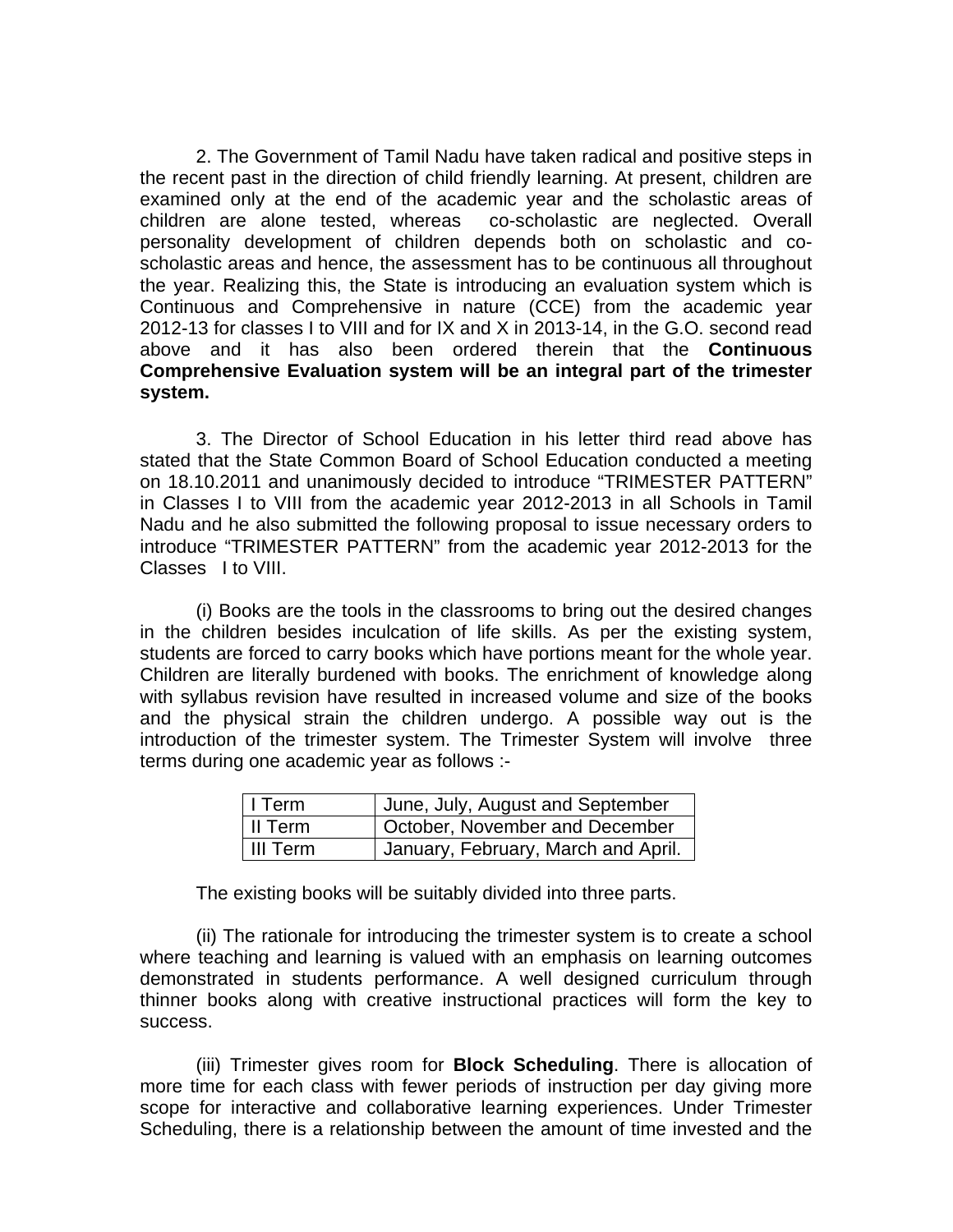quantity and quality of learning that occurs for any given group of students. Teaching strategies which more actively involve students in the learning processes have proven to enable a higher retention level of the students. **Active processing experiences** such as hands on experiences in Science Lab or field trip will naturally help students in generating meaning for content being learnt. Role playing will enhance understanding of core concepts beyond memorization. The Trimester system allows such **interactive teaching styles** into their daily lesson plans due to more time allotted to each class as compared to traditional system.

(iv) Immediate feedback leads to improvement of Student performance in the Trimester Schedule. This unique assessment system offers the possibility of **Catch-up acceleration**. Large time and the smallness of the term books motivate students to work together in a sportive and friendly manner avoiding cut-throat sense of unhealthy competition among peers. Amazingly, learning happens incidentally.

(v) Trimester schedules are a model for school improvement and not just a schedule change. Balancing the core classes over three terms allows for less stress on students. Students will have more time to dovote in depth and quality time to a fewer number of lessons. For the part of teachers also they do not have to rush up to cover a number of lessons. Moreover, the introduction of trimester does not mean only dividing the existing text books into three equal parts. It is more than that; each lesson unit will be followed by a number of activities which will help to drive home the desired skills. **The trimester system coupled with comprehensive and continuous evaluation method will certainly mark a qualitative leap as far as the education of children is concerned.** 

4. After examination and in the context of the announcement made by the Hon'ble Chief Minister and the orders issued for the implementation of Continuous Comprehensive Evaluation from the academic year 2012-13 for classes I to VIII in the G.O.second read above, the Government has decided to accept the proposal of Director of School Education in para 3 above and **issue orders to introduce the "Trimester Pattern" in all Schools of Tamil Nadu from the academic year 2012-13 for classes I to VIII.** 

(By Order of the Governor)

 Dr.T.S.Sridhar Additional Chief Secretary to Government

To.

The Director of School Education, Chennai-6. The Director of Elementary Education,Chennai-6. The Director of Matriculation Schools, Chennai-6. The Director of Teacher Education Research and Training Centre, Chennai -6.